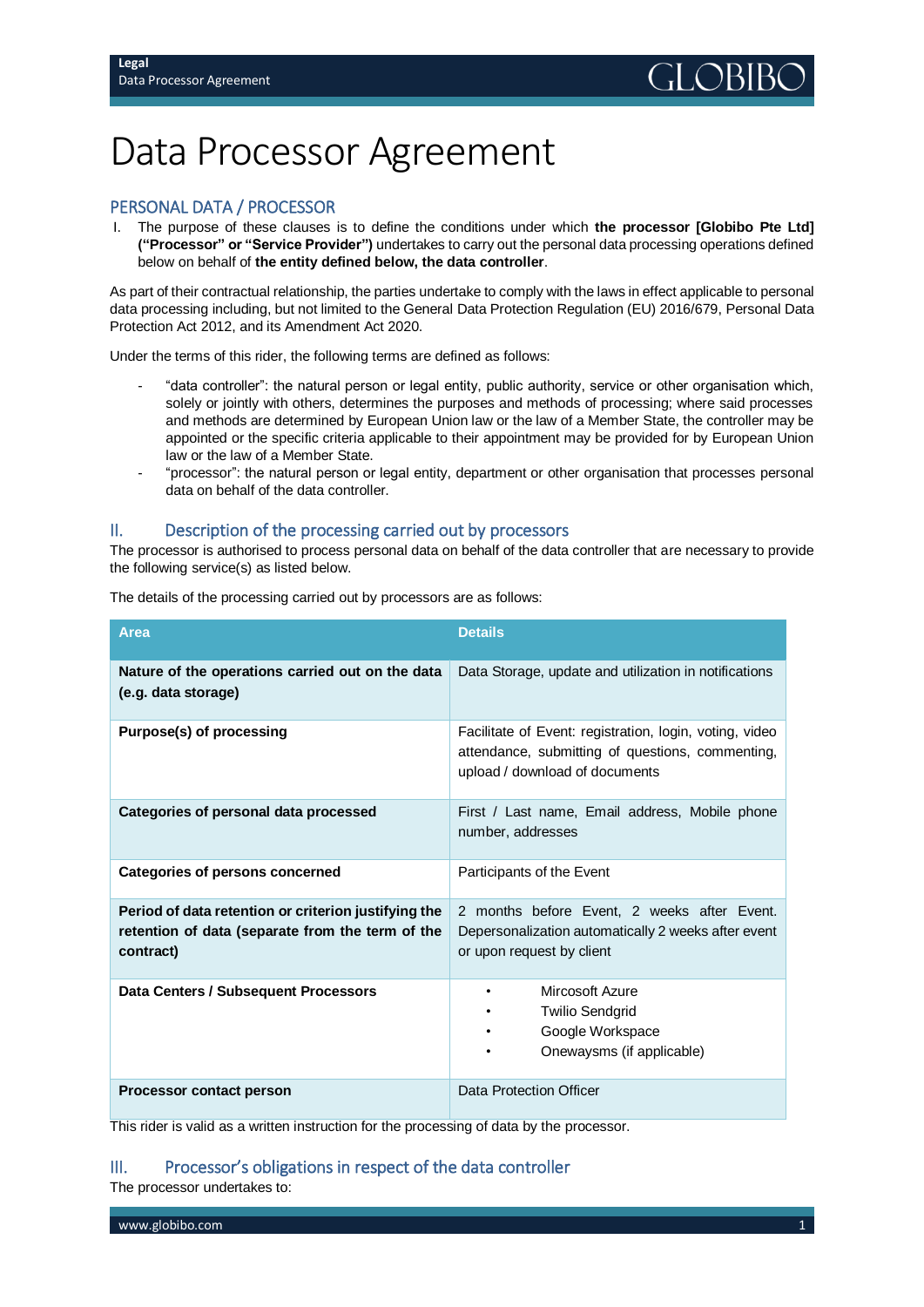#### **1. process the data solely for the purpose(s) of the subcontracting**

**2. process the data in accordance with the data controller's documented instructions.** If the processor considers that an instruction constitutes an infringement of the applicable laws and guidelines or any other provision of European Union law or the law of Member States on data protection, it must inform the data controller immediately.

**3. unless otherwise specifically and expressly authorised by the data controller, process data exclusively within the territory of the project, processor's countries of operation, and utilized data-centres.**  The processor undertakes not to disclose, make accessible or transfer any of the data controller's data, even for routing purposes, to any processing organisation or processor based in another country located, except with the data controller's prior written consent. In the event of a transfer outside the locations defined above, authorised by the data controller, said transfer may only take place within the strict limits necessary for the performance of the services, and provided said transfer is towards a State whose legislation in respect of personal data protection is offering an equivalent level of protection. The processor will ensure that its own processors sign and comply with the requirements of this clause.

#### **4. guarantee the confidentiality of the personal data processed under this contract**

#### **5. ensure that those authorised to treat personal data according to this contract:**

- undertake to respect confidentiality or are subject to an appropriate statutory confidentiality obligation
- receive the necessary training in respect of personal data protection

#### **6. take account of data protection principles and data protection by default from the design stage onwards of tools, products, applications and services**

## IV. Subcontracting

The processor may call on another processor (hereinafter "the subsequent processor") to carry out specific processing activities. In this case, they must inform the data controller in advance, and in writing, of any planned changes with regard to adding or replacing other processors. This information must clearly indicate the processing activities subcontracted, identity and contact details of the processor and dates of the subcontracting agreement. The data controller has a minimum period of one (1) month from the date of receipt of said information to present its objections. Said subcontracting may only proceed if the data controller has not expressed an objection during the agreed period. The subsequent processor is obliged to fulfil the obligations set out in this contract on behalf of the data controller and in accordance with their instructions. It is the initial processor's responsibility to ensure that the subsequent processor offers the same sufficient guarantees in respect of the implementation of appropriate technical and organisational measures to ensure that the processing meets the requirements of the applicable laws and guidelines. Should the subsequent processor fail to fulfil their obligations in respect of data protection, the initial processor shall retain full responsibility in respect of the data controller for the other processor's fulfilment of its obligations.

## V. Data subjects' right to information

In the event that the data controller authorises the processor to this effect, it will be the latter's responsibility to provide information relating to the data processing carried out by it to the data subjects concerned by the processing operations at the time the data are collected. The formulation and format of the information must be agreed with the data controller before the data are collected.

## VI. Exercise of individual rights

So far as possible, the processor must help the data controller to fulfil its obligation to respond to requests to exercise their rights by data subjects, including rights of access, correction, deletion and opposition, right to restriction of processing, right to data portability and right not to be the subject to an automated individual decision (including profiling). Should the persons concerned make a request to exercise their rights to the processor, said processor must send such requests, on receipt, by e-mail to feedback@globibo.com.

#### VII. Notification of breaches of personal data

The processor must notify the data controller of any personal data breach within a maximum of 24 hours after becoming aware of it, by e-mail to the data protection officer. Said notification must be accompanied by any documentation that may be useful in enabling the data controller to inform the relevant regulatory authority of the breach, if applicable.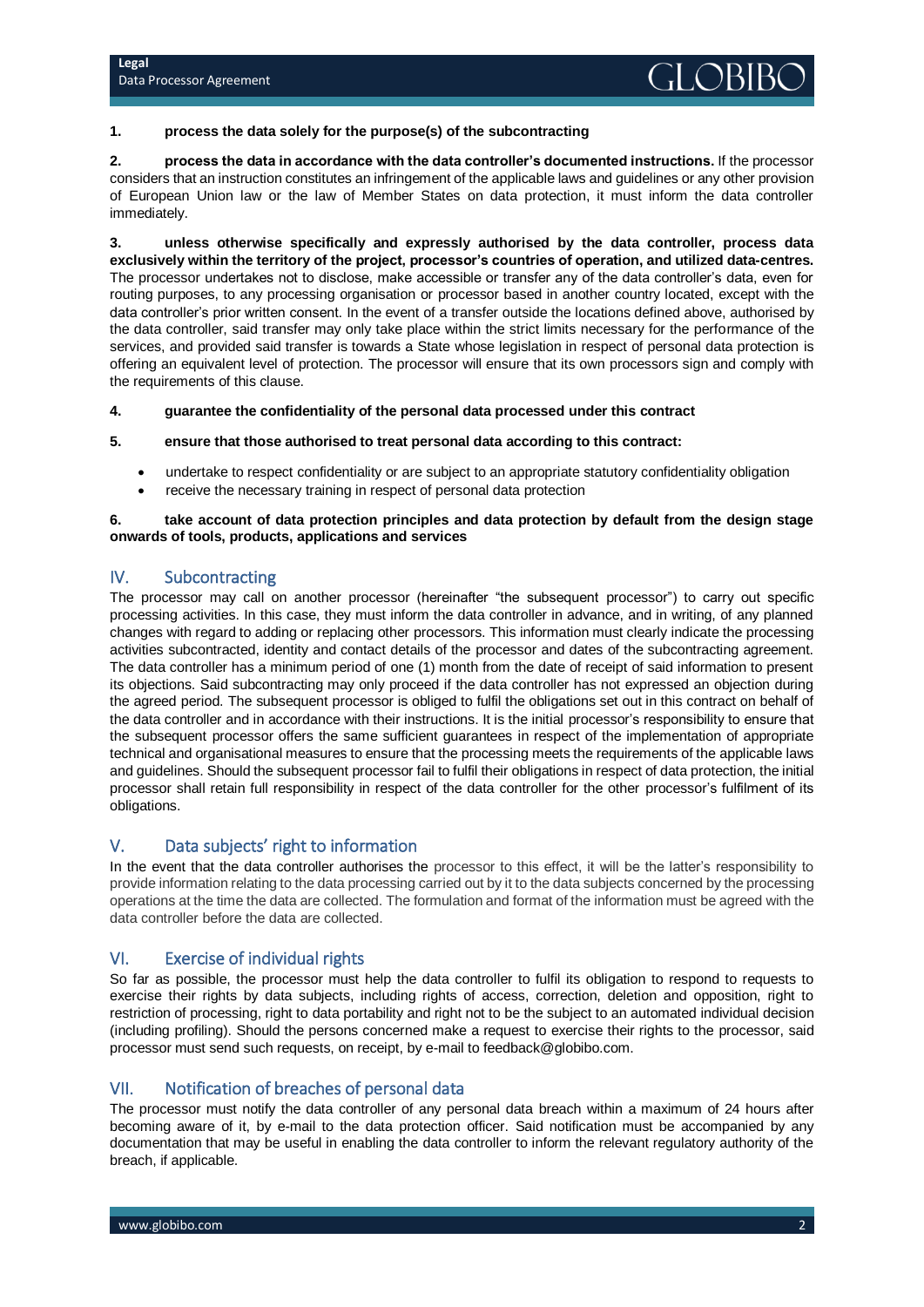The processor must, throughout the period of the Contract, set up and maintain a process and procedures to manage security incidents (including, in particular, breaches of personal data) and ensure continuity of service in accordance with industry standards. The processor (i) shall notify the data controller of the name and contact details of one of its employees, who shall act as the data controller's primary point of contact in respect of security issues and be available 24/7 to deal with any security incidents. Any request from the data controller relating to security must be treated diligently and as a priority by the processor.

Without prejudice to the data controller's other rights and remedies, in the event of a presumed or proven security incident or breach of personal data, the processor must advise the data controller immediately and at the latest, within 24 hours following the occurrence of the security incident or breach of personal data.

Immediately after said notification, the Parties will coordinate their actions in order to investigate the security incident concerned. The processor undertakes to cooperate fully with the data controller, at its own expense, to help it to manage the situation, including but not limited to: (i) helping it with any investigation; (ii) providing the data controller or an independent third party appointed by the data controller with physical access to the facilities and operations concerned; (iii) organising interviews with the employees of the data controller and all other appropriate individuals; and (iv) providing all registers, logs, files, data communications and other relevant documents necessary for compliance with laws, regulations and industry standards or as required by the data controller.

The processor will also provide all reasonable assistance to the data controller in the case of a notification in respect of any action the latter may be obliged or may choose to take in respect of a personal data breach. The processor undertakes not to inform third parties, including the persons concerned, of any breach of personal data without having obtained the prior consent of the data controller in writing, except in the cases provided for in the applicable laws and guidelines. Moreover, the processor acknowledges that the data controller has sole authority to determine: (i) whether or not the breach of personal data must be notified to any individual, regulatory authority, administrative authority or other person pursuant to the applicable laws and guidelines; and (ii) the content of said notification. Where the applicable laws and guidelines requires that the data controller notify the breach of personal data to the persons concerned, it is understood that the processor will bear all the costs associated with said notification.

The processor shall take the appropriate measures, at its own expense, to mitigate the consequences of any security incident and remedy it, and shall make all the amendments it judges necessary in order to avoid any reoccurrence of an incident of this kind. The processor shall assist the data controller, at its own expense, with restoring the data controller's data in the event of a data loss caused by any failure to fulfil its regulations in respect of the Contract.

The processor shall cooperate and provide the data controller with the necessary assistance in respect of any complaint formulated by a data subject or any investigation or request issued by a regulatory authority with regard to the applicable laws and guidelines or any other applicable regulation.

The processor shall maintain a record of security incidents and make this available to the data controller, including but not limited to breaches of personal data, and shall document all relevant information concerning the circumstances of said incidents and breaches, the harm caused and corrective measures taken to mitigate their effects, as well as the actions and measures taken to avoid any repetition of such incidents or breaches.

## VIII. Assistance from the processor in relation to the data controller's fulfilment of its

## obligations

The processor shall cooperate with the data controller and use its best endeavours to help the data controller prove that it is compliant with all its legislative and regulatory obligations. In particular, the processor shall, where relevant, assist the data controller with carrying out impact analyses in respect of data protection. The processor shall, where relevant, also assist the data controller in carrying out a prior consultation with the regulatory authority.

# IX. Security measures

The processor acknowledges that security is a fundamental criterion for the data controller and that the processor's compliance with the security requirements defined and provided by the Client is an essential and decisive obligation for the data controller's consent thereto.

# X. Retention of data

Once the provision of services relating to the processing of these data is complete, the processor undertakes to:

Destroy all personal data or